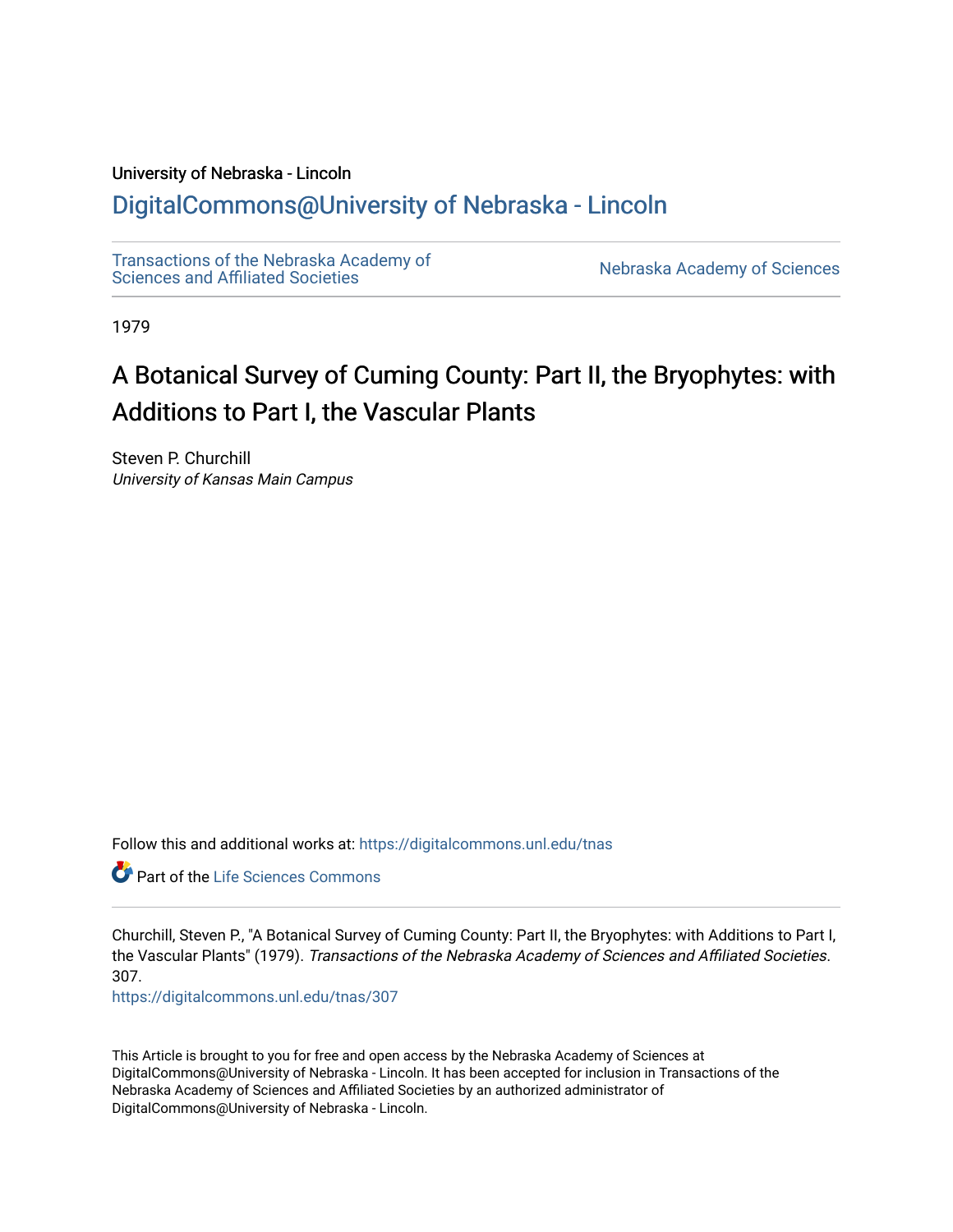# **BIOLOGICAL AND MEDICAL SCIENCES**

# **A BOTANICAL SURVEY OF CUMING COUNTY: PART II, THE BRYOPHYTES: WITH ADDITIONS TO PART I, THE VASCULAR PLANTS**

### **STEVEN P. CHURCHILL**

Department of Botany University of Kansas Lawrence, Kansas 66045

Continued studies of the flora of Cuming County, Nebraska, reveal the presence of 36 species of bryophytes representing 27 genera and 17 families. The list of known vascular plants is increased by 15, and a summary of the county's flora is presented.

## t t t

#### **INTRODUCTION**

This present account is the second of two parts in a floristic study of Cuming County, Nebraska. The vascular plants were presented in the first part by Churchill (1977). In addition to the annotated list of vascular plants, the first part included introductory information on the physical aspects (location, geology and soil, topography and drainage, and climate) and the floristic aspects (botanical history, past and present vegetation, and a county vegetation map).

This is the first published list concerning the bryophytes for a given Nebraska county. The only other county bryophyte study for Nebraska was Reynolds' unpublished account (I942) listing 39 mosses and 4 liverworts for Richardson County, Nebraska. Unfortunately, only a few specimens from the Richardson County study were deposited with the Nebraska State Herbarium (NEB) for documentation. The few studies on the bryophytes of the state were summarized by Elliott and Churchill (1978).

#### **PART II: THE BRYOPHYTES**

The bryophyte survey of Cuming County was conducted in the period from 1974 to 1976. The survey objective for the <sup>vascular</sup> plants (Churchill, 1977) remains the same for the bryophytes. In addition to the approximately sixty collections made by the author, two collections were made in 1947 by the late Walter Kiener.

A total of 32 mosses and 4 liverworts is recorded from Cuming County. The most numerous kinds and greatest abundance of bryophytes were encountered in the forested regions of the Elkhorn River valley. The North American affmities of the Cuming County bryophytes fall into two broad groups: 13 species *(Anomodon minor, Atrichum angustatum, A. undulatum, Barbula unguiculata, Brachythecium acuminatum, B. oxycladon, Campylium hispidulum, Entodon cladorrhizans, E. seductrix, Leskea gracilescens, Lindbergia brachyptera, Orthotrichum pumilum,* and *Weissia muhlenbergiana)* are restricted to eastern North America, and the remaining 23 taxa are generally widespread throughout North America. The eastern North American species are best explained by the postglacial vegetational changes which occurred in this region, as reviewed by Wells (1970) and Wright (1970).

#### **ANNOTATED LIST OF BRYOPHYTES**

A complete annotated list is provided for the bryophytes, including habitat information, specimen citation, and location. Most of the following bryophytes have been reported only once or twice for Nebraska, with little information concerning habitat or species association. In the annotated list, the family is listed parenthetically with the first species of a genus. Habitat information is given, after which is listed the author's collection number and the particular site from which the collection was made. All collections cited are deposited in the Nebraska State Herbarium (NEB). Unless otherwise noted, nomenclature follows Crum, et al. (1973) for the mosses, and Stotler and Crandall-Stotler (1977) for the liverworts.

#### **COLLECTION SITES**

1. 1.6 km S of Beemer (Sec. 2, T22N, R5E); N-facing Elkhorn R. bluffs, *Quercus macrocarpa-Celtis occiden talis-Tilia americana-Ribes missouriense* woods.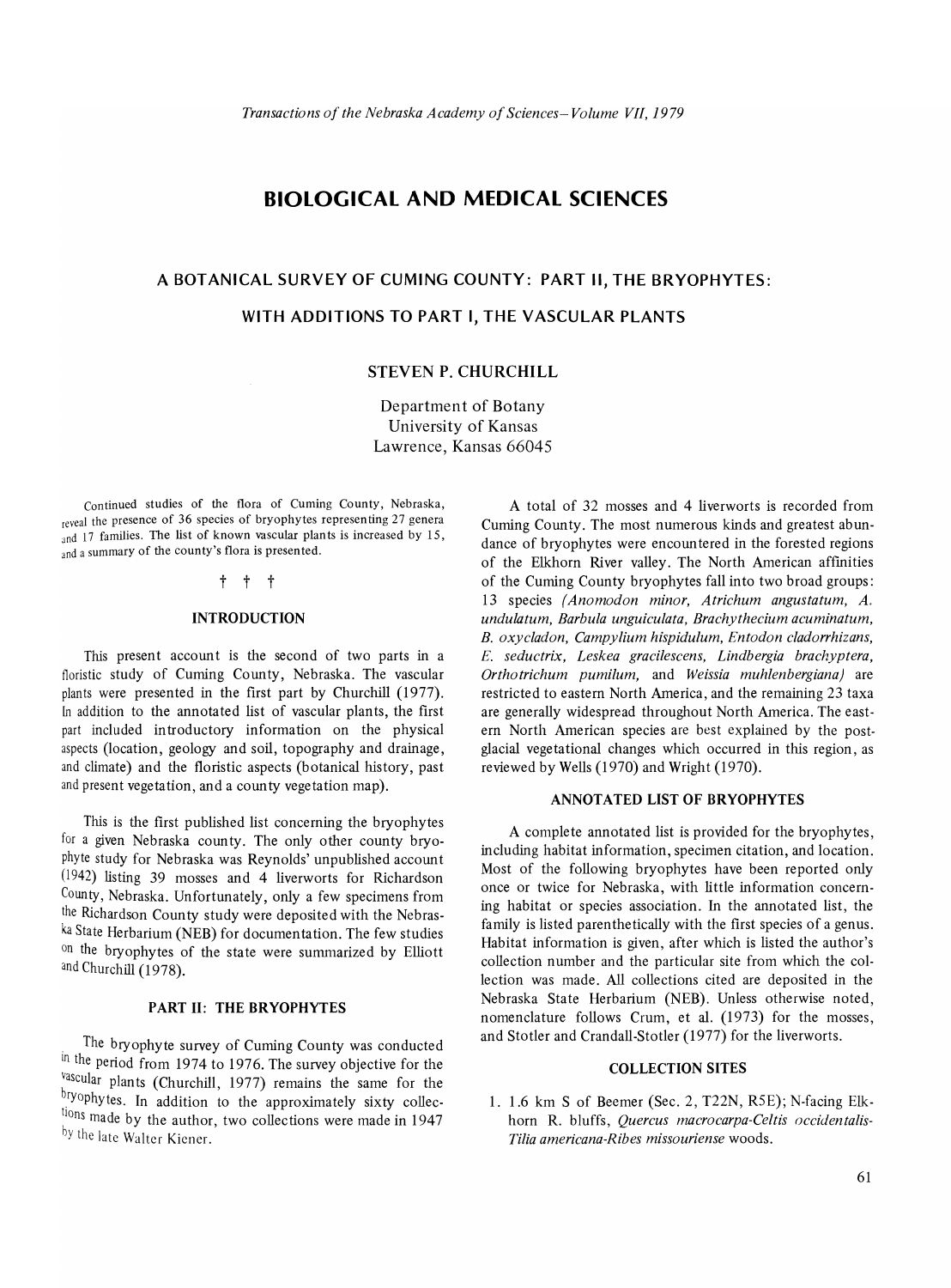- 2. Elkhorn R. S of Beemer (Sec. 2, T22N, R5E); *Populus deltoides* floodplain woods and adjoining *Salix* marsh sandbars.
- 3. 1.6 km E and 0.8 km S of West Point (NE  $\frac{1}{4}$ , Sec. 2, T21N, R6E); upland ravines, *Quercus macrocarpa* woods along intermittent tributary.
- 4. 4.8 km S and 0.4 km E of West Point (N  $\frac{1}{2}$ , Sec. 23, T21N, R6E); W-facing upland prairie bluffs, soil sandy.
- 5. Off Hwy. US 275, 6.4 km SE of Beemer (Sec. 16, T22N, R6E); old sandpit lake area, *Salix-Equisetum-luncus*  marsh.
- 6. West off Hwy. US 275, 8.8 km S of West Point (NE $\frac{1}{4}$ , Sec. 36, T21N, *R6E); Populus-Fraxinus* floodplain marsh.
- 7. 4 km NW of West Point, S-side of Elkhorn R. (Sec. 17, Sec. 34, T22N, R6E); sandpit lake marshes.
- 8. 0.8 km W of West Point at Elkhorn R. (W  $\frac{1}{2}$ , Sec. 34, T22N, R6E); sandbars.
- 9. 3.2 km NW of Beemer, Elkhorn R.; sandbars and banks, Kiener collections-22918, 22920.
- 10. 0.8 km S of Wisner and 0.8 km W (Sec. 11, T24N, R4E); intermittent floodplain pond.

#### ANNOTATED LIST

#### **MUSCI**

- *Amblystegium serpens* (Hedw.) B.S.C. Amblystegiaceae. On shaded bank among grasses. Associated with *Barbula unguiculata* and *Leptodictyum trichopodium. 8272*  (site 10).
- *A. varium* (Hedw.) lindb. On shaded soil, with *Leptodictyum trichopodium.* 8276 (site 1).
- *Anomodon minor* (Hedw.) Fuernr. Thuidiaceae. Shaded, on trees. of *Quercus macrocarpa* and *Ulmus* sp.; once on soil. Associated with *Leskea gracilescens* and *Brachythecium oxycladon. 4860,* 5521, 8274 (site 1).
- *Atrichum angustatum* (Brid.) B.S.C. Polytrichaceae. Shaded on soil among grasses. *8280* (site 1).
- *A. undulatum* (Hedw.) P.-Beauv. Shaded on soil. 4777 (site 2).
- *Barbula unguiculata* Hedw. Pottiaceae. Shaded on moist ground. Associated with *Amblystegium serpens, Funaria hygrometrica,* and *Leptodictyum trichopodium. 2809-b* (site 1) and 8273 (site 10).
- *Brachythecium acuminatum* (Hedw.) Aust. Brachytheciae On trunk of *Quercus macrocarpa*. Associated with Let *gracilescens. 4175-b* (site 1).
- *B. oxycladon* (Brid.) Jaeq. & Sauerb. Shaded to partly ex places on ground of forest and prairie. 7932 (site  $3$ ) 5494 (site 4).
- *B. salebrosum* (Web. & Mohr) B.S.G. Shaded on soil. A ciated with *Atrichum undulatum* and *Plagiom cuspidatum. 4777-b, 5508* (site 3). .~
- *Brvum algovicum Sendtn. ex C. Muell. Bryaceae. On shade* partly sandy ground. 7933 (site 3).
- B. argenteum Hedw. Partly shaded on disturbed ground amon grasses.  $5518$  (site 1).
- B. caespiticium Hedw. Exposed on dry to moist ground i prairie and marsh.  $2819$  (site 4) and  $3514$  (site 5).
- Campylium hispidulum (Brid.) Mitt. Amblystegiaceae. Shade on decaying  $log. 8284$  (site 1).
- Ceratodon purpureus (Hedw.) Brid. Ditrichaceae. Exposed<sup>®</sup> sandy prairie roadcut and on shaded most soil.  $2810$ c (site 1), and  $5493$  (site 4).
- *Dicranella varia* (Hedw.) Schimp. Dicranaceae. On **mcli**  sandy-loess soil. 7937 (site 3).
- *Entodon cladorrhizans* (Hedw.) C. Muell. Entodon\_ Shaded on decaying log. Associated with *Frullania* inflatand *Plagiomnium cuspidatum.* 8282 (site 1).
- *E. seductrix* (Hedw.) C. Muell. Shaded base of *Quercus mac*ro *carpa* and on decaying log. Associated with *Platygyrian repens. 2807, 5524-a, 5527-a* (site 1).
- Eurhynchium hians (Hedw.) Sande Lac. Brachytheciace On moist soil. *2810-a* (site 1).
- *Funaria hygrometrica* Hedw. Funariaceae. Shaded on \_ ground. Associated with *Barbula unguiculata* and Cent *todOll purpureus. 2809-a* (site 1).
- *Leptobryum pyrijorme* (Hedw.) Wils. Bryaceae. Shaded 01 wet soil along tributary. 7934 (site 4).
- Leptodictyum riparium (Hedw.) Warnst. Amblystegiaceat Shaded on moist soil-covered decaying log. *5490* (site 6).
- L. trichopodium (Schultz) Warnst. Shaded on soil. Approad<sup>t</sup> ing *L. riparium* in part, 8277 (site 1) and 8271 (site 10).
- Leskea gracilescens Hedw. Leskeaceae. On bark of treas *4175-a* (site 1).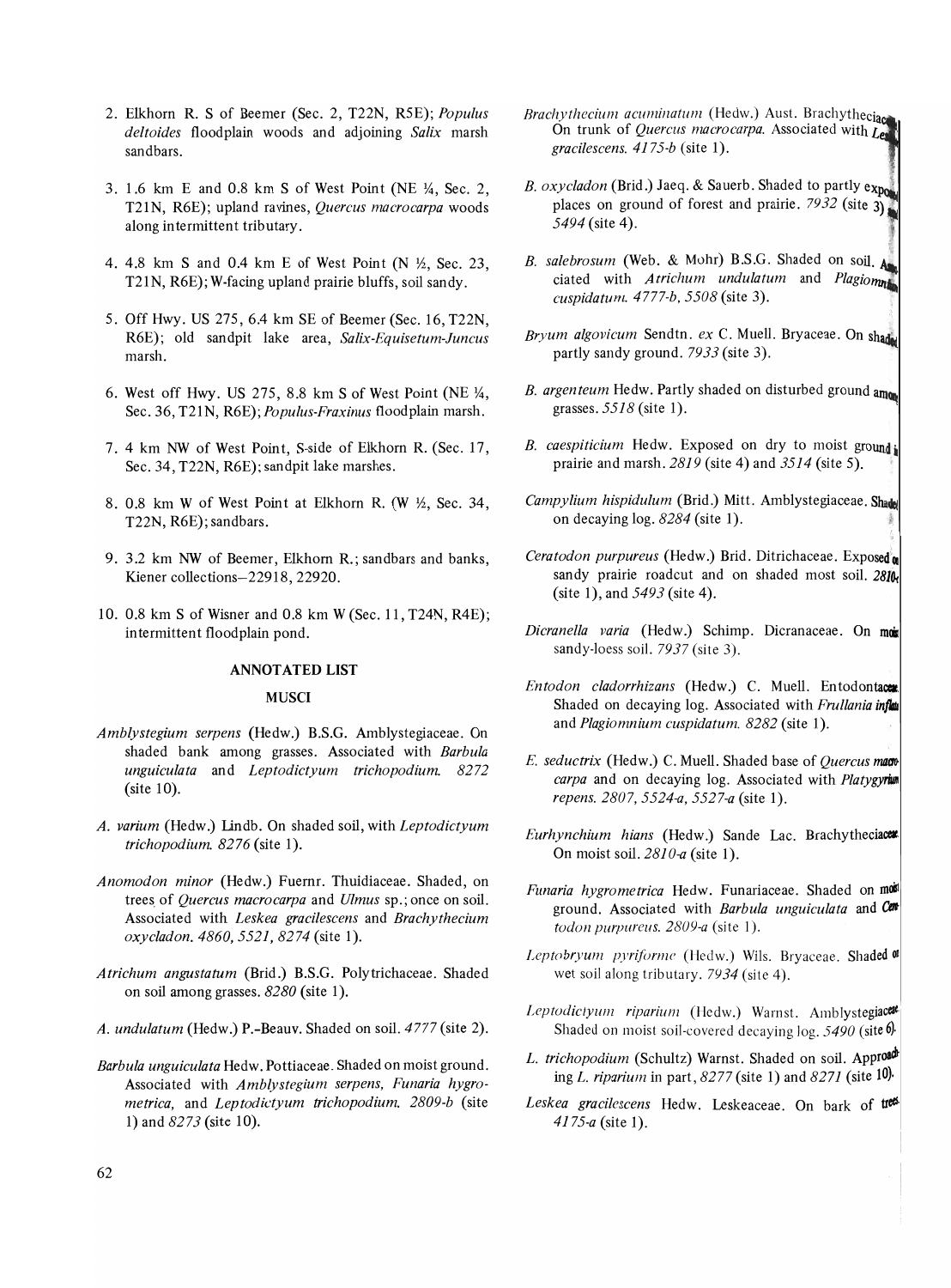- *. 'rgia brachyptera* (Mitt.) Kindb. Leskeaceae. Shaded on  $\frac{JU}{J}$  log. 8281 (site 1); this collection exhibited the rather uncommon feature of forked papilla as discussed by Crum (1956).
- <sup>I</sup>*triellum pumilim* Sw. Orthotrichaceae. On bark of *Ort* 10 *Quercus rr1fJcrocarpa.* 5522 (sIte 1).
- *p<sub>hyscomitrium pyriforme* (Hedw.) Hampe. Funariaceae. On</sub> moist sandy soil. 3605 (site 7).
- *p/agiomnium cuspidatum* (Hedw.) T. Kop. *(Mnium c.)* Mniaceae, On shaded ground, over logs, and base of tree trunks. Associated with *Atrichum undulatum, Brachytheciunl oxycladon, Antodon cladorrizans* and *Frullania inflata.* 4778, 5500 (site 3) and 8283 (site 1). Nomenclature follows Koponen (1968).
- *p/atygyriu/1/ repens* (Brid.) *B.S.C.* Hypnaceae. Shaded on decaying logs. *2807-b, 5527-b* (site 1) and 7935 (site 3).
- *pohlia wahlenbergii* (Web. & Mohr) An dr. Bryaceae. Shaded on sandy tributary bank. 7941 (site 3).
- *Polytrichum juniperinum* Hedw. Polytrichaceae. Exposed on sandy prairie roadcut.  $4748$  and  $5492$  (site 4).
- *lI'eissia controversa* Hedw. Pottiaceae. Exposed in partly sandy grazed prairie. Associated with *Weissia muhlenbergiana. 5496-b* (site 4).
- II'. *muhlenbergiana* (Sw.) Reese & Lemmon. *(Astomum m.j.*  Exposed in partly sandy grazed prairie. Associated with *Weissia controversa. 5496-a* (site 4). Nomenclature follows Reese and Lemmon (1965).

#### HEPATICAE

- *Frullania injlata Cott.* Jubulaceae. Shaded on bark of *Juglans nigra* and on decaying log. Associated with *Entodon cladorrhizans, Lindbergia brachyptera* and *Plagiomnium cuspidatum.* 5523, 8461 (site 1).
- *. Ifannia Iragrans* (Balbis) Frye *et* Clark. Aytoniaceae. Shaded on steep bank among grasses. 7938 (site 3).
- *Riccia lrostii* Aust. Ricciaceae. Exposed riparian banks, on sandy soil. *4706* (site 2), *4810* (site 8), and *Kiener 22918*  (site 9).
- *Ricciocarpos natans* (L.) Corda. Ricciaceae. Partly shaded among marsh plants and exposed on sandbars. *1102* (site  $6$  – aquatic form, and *Kiener 22920* (site 9) – land form.

# ADDITIONS TO PART **I,** THE VASCULAR PLANTS

The following list was compiled from the collections made

by Larry Ediman and deposited by him with the Nebraska State Herbarium (NEB). Many collections are significant either in that they are new additions to Cuming County (15 species) or verification of some species thought to be rare within the county. All collections have been verified or determined by the author. Citation remains the same for habitat information (Churchill, 1977), but with the family listed parenthetically for each species.

- *Adiantum pedatum* L. Polypodiaceae. (EDF). This verifies an earlier collection from Cuming County by L. Bruner in July, 1880.
- *Berteroa incana* (L.) DC. Brassicaceae. (DC; I).
- *Brassica kaber* (DC.) L. C. Wheeler. Brassicaceae. (DC; I).
- *Cephalanthus occidentalis* L. Rubiaceae. (M-FF). The last collection from Cuming County was made by H. J. Webberin 1889.

*Coreopsis palmata Nutt. Asteraceae. (TBP).* 

*Corylus americana* Walt. Betulaceae. (EDF).

*Erythronium albidum* Nutt. Uliaceae. (EDF).

*Gypsophila paniculata* L. Caryophyllaceae. (DC; I).

*Juncus effusus L. Juncaceae.* (M).

*J. marginatus Rostk. Juncaceae.* (M).

*Lychnis alba* Mill. Caryophyllaceae. (DC; I).

*Penstemon digitalis* Nutt. Scrophulariaceae. (TBP).

*Petalostemon candidum* Michx. Fabaceae. (TBP).

*Ribes americanum* Mill. Saxifragaceae. (FF).

*Setaria laberi* Herrm. Poaceae. (DC; I) .

*Sporobolus neglectus* Nash. Poaceae. (DC).

*Viola pubescens* Ait. var. *pubescens.* Violaceae. (EDF).

#### SUMMARY

The known flora of Cuming County, Nebraska, can be characterized as consisting of five vegetation zones: Eastern Deciduous Forest, Floodplain Forest and Prairie, Tallgrass Bluestem Prairie, and Sandhills Prairie. The number of species encountered in this study totals 542 and is distributed among the following groups: Bryophyta 36 (Musci 32, Hepaticae 4), Equisetophyta 3, Polypodiophyta 3, Pinophyta 1,